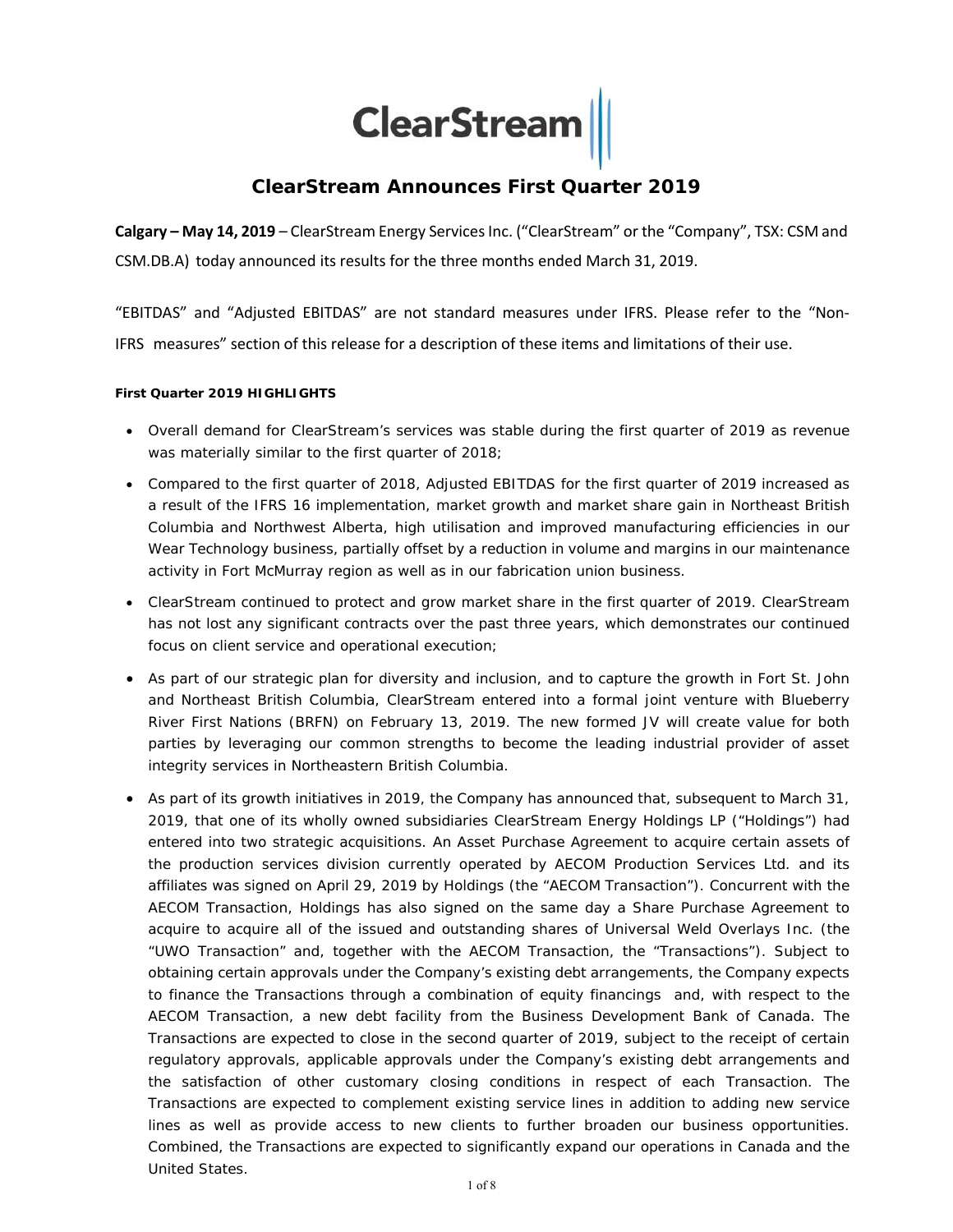### **OVERVIEW OF FINANCIAL RESULTS**

|                                                              | Q1     |        |
|--------------------------------------------------------------|--------|--------|
| (\$ millions, except per share amounts)                      | 2019   | 2018   |
| Revenue                                                      | 84.0   | 84.8   |
| Gross profit                                                 | 8.7    | 6.8    |
| Selling, general & administrative expenses                   | (5.2)  | (4.7)  |
| <b>Adjusted EBITDAS</b>                                      | 3.8    | 2.2    |
| Loss from continuing operations                              | (4.2)  | (3.5)  |
| Loss per share from continuing operations, basic and diluted | (0.04) | (0.03) |

## **Q1 2019 RESULTS COMMENTARY**

Revenues for the three months ended March 31, 2019 were \$84 compared to \$84.8 for the same period in 2018, a decrease of 1%. This is driven by reduced demand and lower revenue in the Fort McMurray region and the fabrication businesses, partially offset by an increase in Wear Technology as well as non‐ union maintenance and turnaround service activities.

Excluding IFRS 16 implementation, gross margins remained flat despite the slight drop in revenue. Lower volumes than anticipated led to losses in our union maintenance, turnaround and fabrication businesses, which were offset by higher activity in our non-union maintenance, turnaround and wear businesses, resulting in a more favorable sales mix.

Selling, general and administrative ("SG&A") costs for the three months ended March 31, 2019 were \$5.1, in comparison to \$4.7 in 2018. SG&A costs were up by \$0.5 in 2019 relative to 2018 due largely to increased transition costs including but not limited to professional fees incurred in the Company growth initiatives. SG&A costs include one-time expenses related to transition expenses incurred on the two strategic acquisitions to be closed in second quarter of 2019, as well as other expenses to support business process improvements designed to increase operational effectiveness and lower operating costs going forward.

Adjusted EBITDAS for the three months ended March 31, 2019 was \$3.8, an increase of \$1.6 compared to 2018, largely due to IFRS 16 implementation, as well as an increase in Wear and non-union maintenance businesses margins partially offset by above mentioned increased SG&A costs.

Restructuring costs of \$0.061 were recorded during the three month ended March 31, 2019, in comparison to \$0.060 in 2018. These non-recurring restructuring costs are comprised of severance and location closure costs.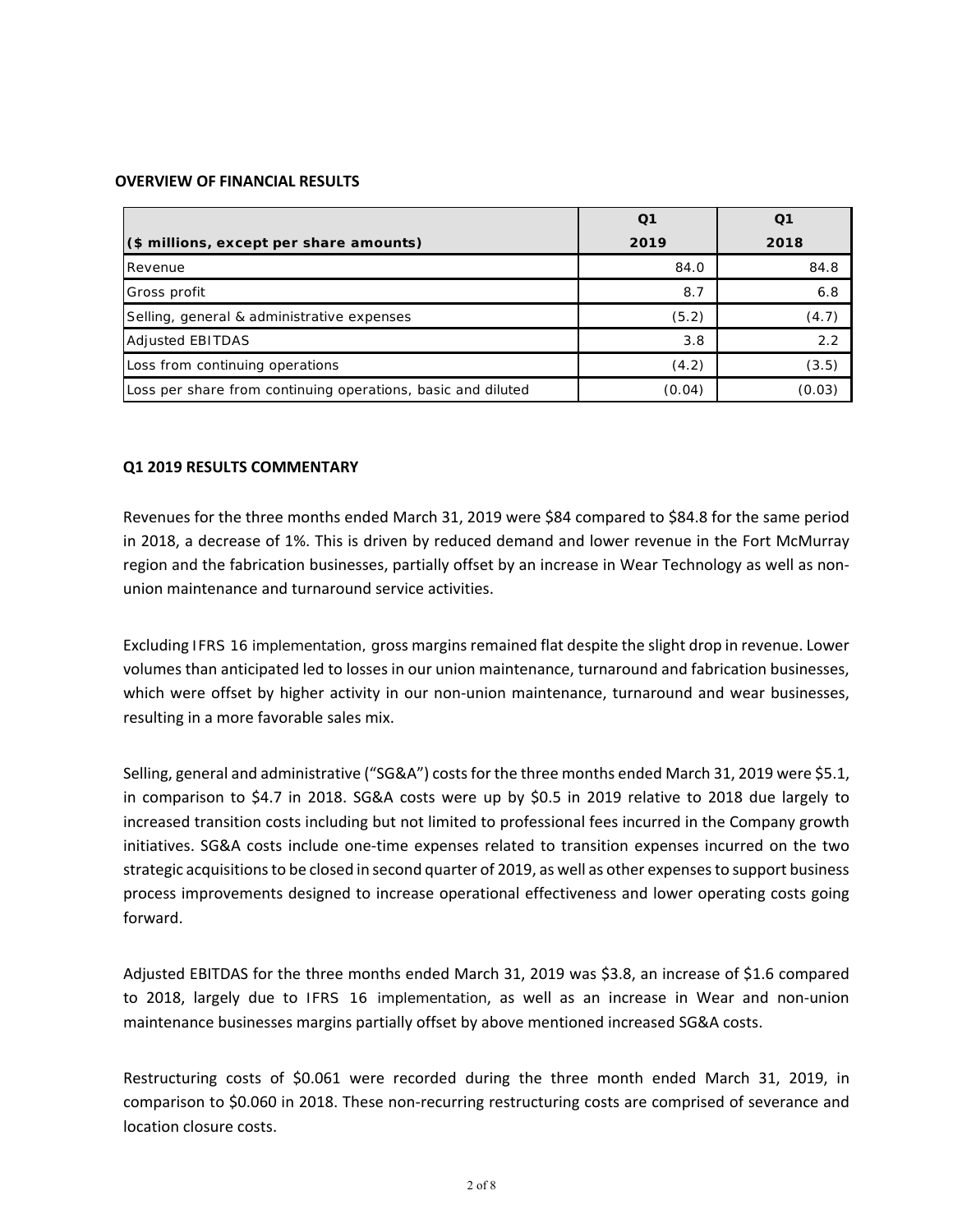The loss from continuing operations was \$4.2 for the three months ended March 31, 2019, in comparison to \$3.5 in 2018.

## **Segment Review**

## **MAINTENANCE AND CONSTRUCTION SERVICES**

| (\$ millions, except per share amounts)    | 2019  | 2018  |
|--------------------------------------------|-------|-------|
| Revenue                                    | 66.9  | 69.3  |
| Gross profit                               | 4.2   | 3.7   |
| Selling, general & administrative expenses | (0.2) | (0.3) |
| <b>Adjusted EBITDAS</b>                    | 4.0   | 3.5   |
| Income from continuing operations          | 2.1   |       |

### **REVENUES**

Revenues for the Maintenance and Construction Services segment were \$66.9 for the three months ended March 31, 2019 compared to \$69.3 in the prior year, which reflects a decrease of 3%. This decrease is largely due to reduced maintenance demand in the Fort McMurray union business.

## **GROSS PROFIT**

Gross profit was \$4.2 for the three months ended March 31, 2019, compared to \$3.7 in 2018. Gross profit margins increased by 1.0% despite the drop in revenue, largely due to improved sales mix in open shop maintenance business as well as IFRS 16 implementation.

## **SELLING, GENERAL AND ADMINISTRATIVE EXPENSES**

SG&A expenses for the Maintenance and Construction segment were \$0.2 for the three months ended March 31 2019 compared to \$0.3 in 2018. SG&A expenses decreased on a year over year basis mainly due to reductions in headcount and discretionary spending which started late in 2018.

|                                            | Ο1    | Ο1    |
|--------------------------------------------|-------|-------|
| (\$ millions, except per share amounts)    | 2019  | 2018  |
| Revenue                                    | 17.0  | 15.5  |
| Gross profit                               | 4.5   | 3.1   |
| Selling, general & administrative expenses | (0.4) | (0.1) |
| <b>Adjusted EBITDAS</b>                    | 4.1   | 3.0   |
| Income from continuing operations          | 3.1   | 3.3   |

## **W EAR AND F ABRI CAT I ON S ERVICES**

## **REVENUES**

Revenues for Wear and Fabrication business continues to show robust results in the three months ended March 31, 2019 compared to same period of last year. Revenues for the three months March 31, 2019 were \$17, compared to \$15.5 in 2018. The increase in revenue was largely due to overall increase in Wear Technology demand. In addition, AFX acquisition completed in third quarter of 2018 added additional 30%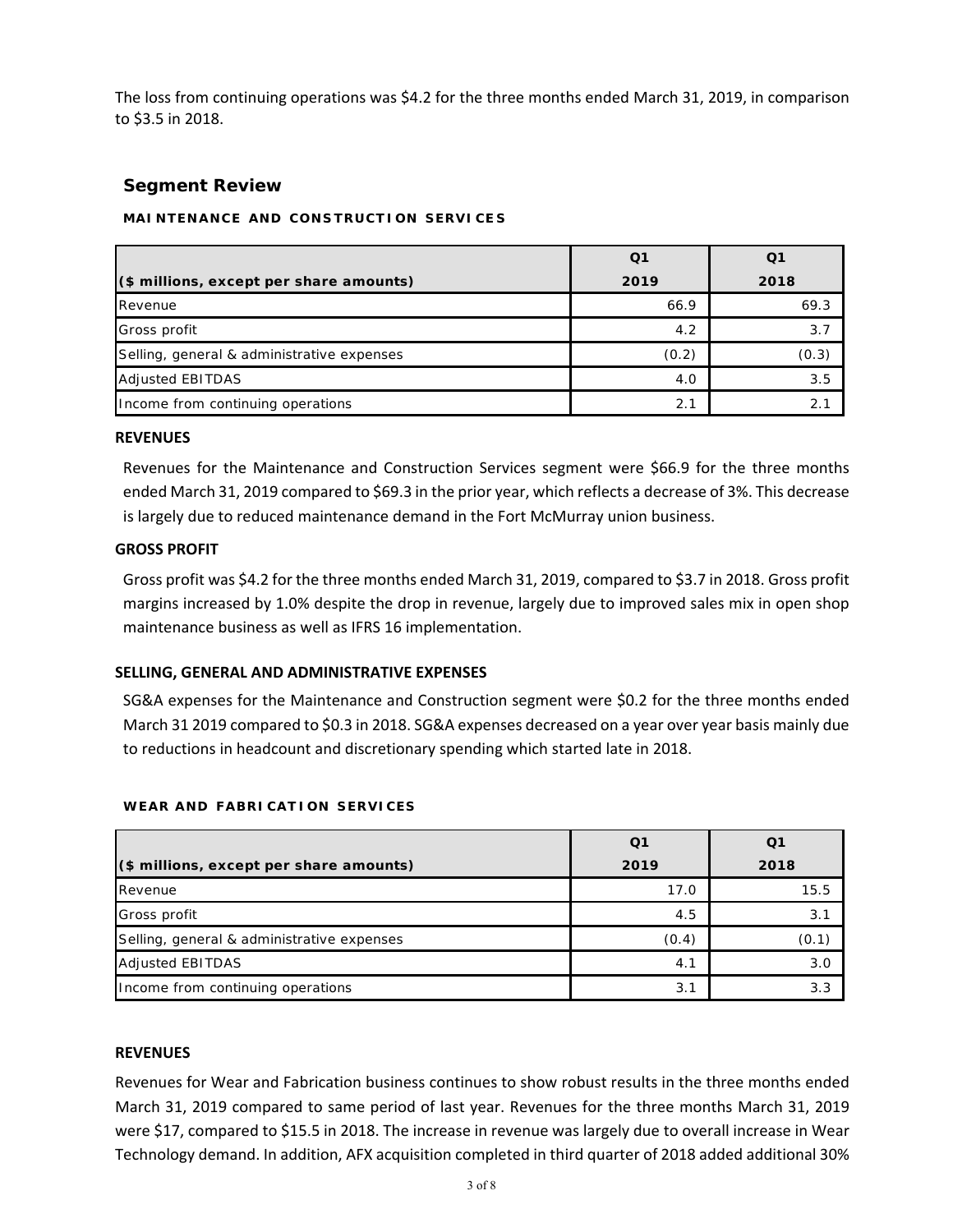capacity, which significantly contributed to such increase in revenue. This is offset by decrease in fabrication division due to lower demand in 2019.

## **GROSS PROFIT**

Gross profit was \$4.5 for the three months ended March 31, 2019, compared to \$3.1 in 2018. The increase in margin was largely due to an overall increase in Wear Technology demand leading to higher utilization and improved manufacturing efficiencies. Gross profit margins of 26.5% for the three months ended March 31, 2019, compared to 20% in 2018. This increase is largely due to operational efficiencies compared to 2018 as well as IFRS 16 implementation

## **SELLING, GENERAL AND ADMINISTRATIVE EXPENSES**

SG&A expenses for the Fabrication and Wear Technology segment for the three months ended March 31, 2019 increased compared to the prior period due to additional costs to support increased revenue and the implementation of operational efficiencies initiated in late of 2018 and early of 2019.

## **CORPORATE**

| (\$ millions, except per share amounts)    | 2019  | 2018  |
|--------------------------------------------|-------|-------|
| Selling, general & administrative expenses | (4.6) | (4.3) |

## **SELLING, GENERAL AND ADMINISTRATIVE EXPENSES**

SG&A expenses were \$4.6 for the three months ended March 31, 2019 compared to \$4.3 in 2018. SG&A costs increased due to higher legal, consulting and people costs, incurred to support the Company growth initiatives, business process improvement initiatives designed to increase operational effectiveness and lower operating costs. Included in SG&A costs are \$0.2 in one-time expenses, which include costs related to the two strategic acquisitions expected to be closed in the second quarter of 2019 and other growth initiatives. As a percentage of consolidated revenue, Corporate SG&A costs is 5.4% for the three months ended March 31, 2019 compared to 5.1% in 2018.

## **Impact of IFRS 16 – Leases on EBITDAS**

Effective January 1, 2019, the company has adopted IFRS 16 in its financial statements. IFRS 16 introduces a single lessee accounting model and requires a lessee to recognize assets and liabilities for all leases with a term of more than 12 months, unless the underlying asset is of low value. A lessee is required to recognize a right-of-use asset representing its right to use the underlying asset and a lease liability representing its obligation to make lease payments. This standard substantially carries forward the lessor accounting requirements of IAS 17, while requiring enhanced disclosures to be provided by lessors.

The Company has applied IFRS 16 using the modified retrospective method and therefore the comparative information has not been restated and continues to be reported under IAS 17. Under IFRS 16, lease costs are reflected on the statement of loss and comprehensive loss for the three months ended March 31, 2019 through depreciation and interest expense, resulting in an increase to EBITDAS.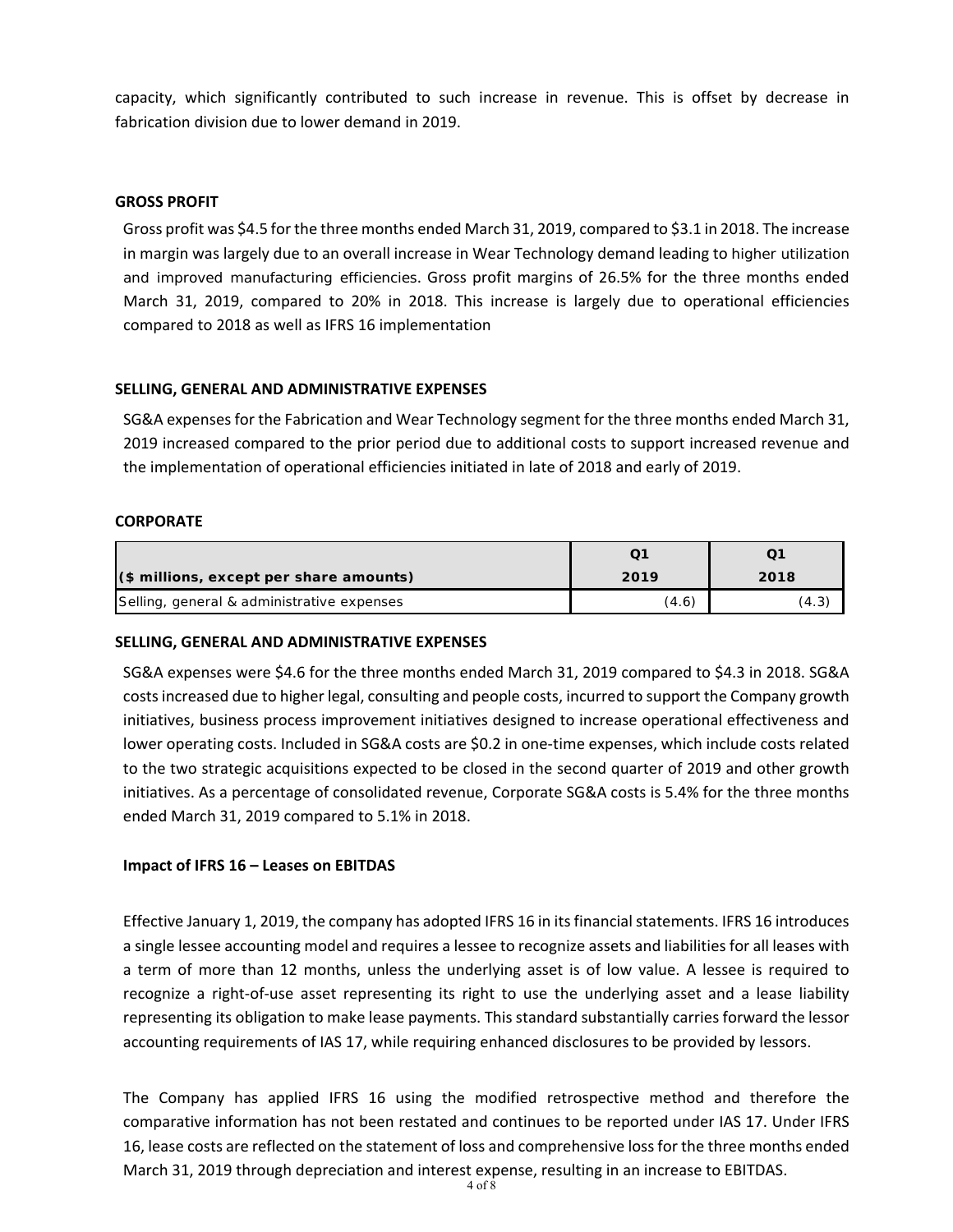The modified retrospective method resulted in a one-time adjustment of a \$41.2 million addition of rightof-use assets and lease liabilities with no changes in retained earnings on January 1, 2019. During Q1 2019, the Company made payments of \$2.58 million related to its lease obligations and recorded right of use asset depreciation and lease interest charges of 0.93 million and \$1.9million, respectively. As a result of the new lease standard, EBITDAS was positively impacted by \$2.3 million.

## **LIQUIDITY AND CAPITAL RESOURCES**

The company expects cash flow from operations and equity issuance will be sufficient to meet the foreseeable business operating and recurring cash needs (including for debt service and capital expenditures).

|                                                 | Q1      |         |
|-------------------------------------------------|---------|---------|
| (\$ millions, except per share amounts)         | 2019    | 2018    |
| Cash provided (used in) by operating activities | 4.61    | (11.23) |
| Total cash provided by investing activities     | (0.12)  | 2.25    |
| Total cash provided by financing activities     | (13.10) | 4.33    |
| Consolidated cash                               | 2.23    | (1.69)  |

## **OPERATING ACTIVITIES**

Cash provided by continuing operations represents the net loss incurred during the three months ended March 31, 2019 adjusted for interest and non-cash items, including depreciation, amortization and asset impairments.

### **INVESTING ACTIVITIES**

Cash inflows related to investment activities consist of proceeds of \$0.085 from the disposal of certain assets. These proceeds were offset partially by purchase of assets during the three month ended March 31, 2019 for \$0.036.

Due to challenging market conditions, capital spending was kept to a minimum and non‐essential operating assets were sold during the three months ended March 31, 2019.

### **Subsequent event**

a‐ 2019 potential Acquisitions

On April 30, 2019, the Company announced that Holdings had entered into the AECOM Transaction, pursuant to which it will acquire certain assets of the production services division currently operated by AECOM Production Services Ltd. and certain of its affiliates for a purchase price of \$18.2 million for the assets and approximately \$20 million for the working capital, subject to certain closing adjustments. Concurrent with the AECOM Transaction, Holdings also entered into the UWO Transaction, pursuant to which it will acquire all of the issued and outstanding shares of Universal Weld Overlays Inc. for a purchase price of approximately \$12 million to be paid on closing, subject to deferred consideration and earn‐out adjustments for an aggregate purchase price of up to \$15.3 million. The Transactions are expected to close in the second quarter of 2019, subject to the receipt of certain regulatory approvals, applicable approvals under the Company's existing debt arrangements and the satisfaction of other customary closing conditions in respect of each Transaction. Subject to obtaining certain approvals under the Company's existing debt arrangements, the Company expects to finance the Transactions through a combination of equity financings of series 2 preferred shares issued on a prospectus exempt basis to Canso Investment Counsel Ltd., in its capacity as portfolio manager for and on behalf of certain accounts that it manages, and with respect to the AECOM Transaction, a new debt facility from the Business Development Bank of Canada. The Transactions, while entered into concurrently, are not cross‐conditional.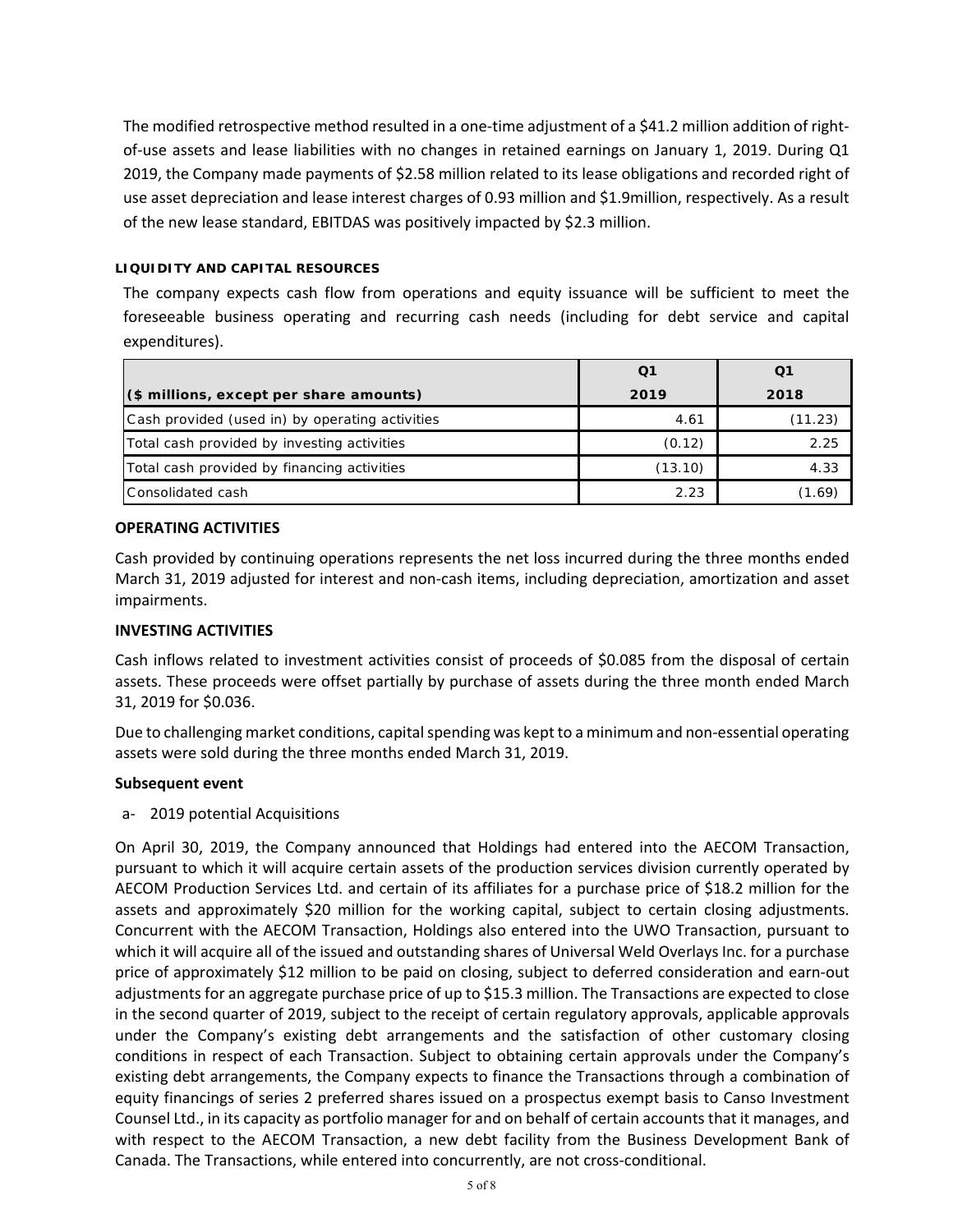## b‐ ABL facility renewal

On May 14, 2019, the second amended and restated credit agreement dated November 2, 2019 between Holdings, as borrower, and (among others) Bank of Montreal, as administrative agent, was further amended to (among other things) extend the maturity date to March 23, 2020 and provide for certain borrowing base and financial covenant amendments.

## **Outlook**

Overall market conditions have started to show some recovery with the rise in commodity prices. However, in light of commodity pricing volatility, upstream, mid-stream and downstream companies are likely to maintain spending discipline for capital projects and focus instead on operational efficiencies and asset integrity. As a result, an increase in demand for our maintenance, turnaround, wear and environmental service lines services is expected to continue in 2019 and 2020.

Improving market conditions for maintenance and turnaround demand, combined with the successful integration of the two recently announced acquisitions, are expected to result in an increase in 2019 profitability compared to 2018.

### About ClearStream Energy Services Inc.

ClearStream is a fully integrated provider of upstream, midstream and refinery production services, which includes facility maintenance and turnarounds, pipeline wear technology, facilities construction, welding and fabrication, and transportation to the energy and other industries in Western Canada. For more information about ClearStream, please visit www.ClearStreamEnergy.ca.

## **For further information, please contact:**

Randy Watt Chief Financial Officer ClearStream Energy Services Inc. rwatt@clearstreamenergy.ca

Yves Paletta Chief Executive Officer ClearStream Energy Services Inc. y p al e t t a@clearstreamenergy.ca